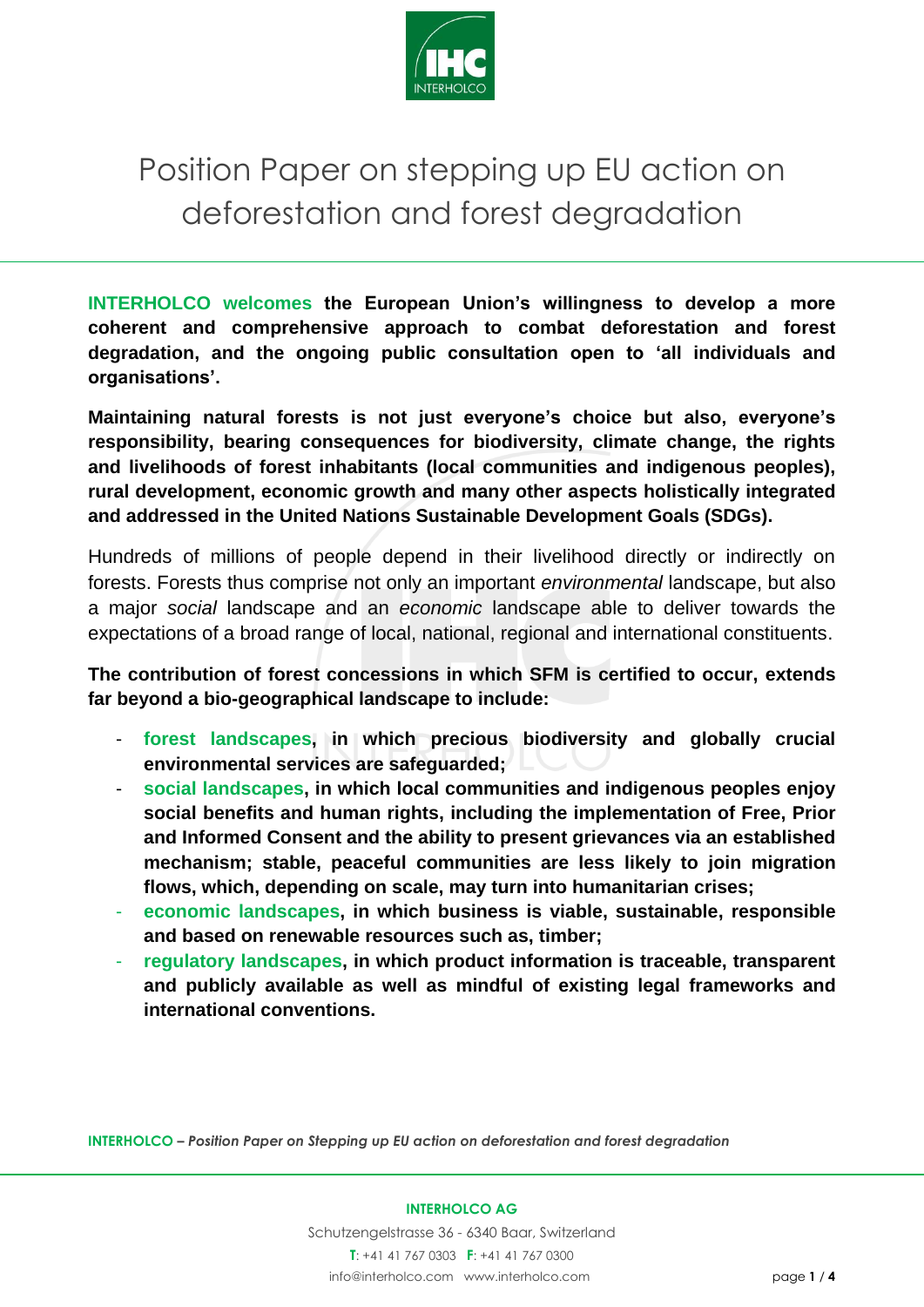

Focus on deforestation-free supply chains alone is far from being the solution: surging commodity demand would ultimately lead to deforestation taking place ('leakage effect') in other countries and by producers and companies that are not as sensitive to deforestation and forest-degradation.

Equally difficult is to compromise one landscape for another, i.e. conserving the environmental landscape based on a bio-geographical definition, at the expense of the *social* landscape (employees, local communities, indigenous peoples, each with their rights); the *economic* landscape (regional, EU and global markets relying on accountability and transparency to meet consumer demand) and/or, the *regulatory* landscape (respect of governance and rule of law).

**Intact forests can only be protected, managed, rehabilitated and ultimately maintained if all landscapes (i.e. environmental, social, economic, development and regulatory) are considered, promoted and implemented equally, and more importantly if implementation of different landscapes in forests is more valuable to all constituents than alternative land uses.** 

## **In Focus: clear political, financial and economic incentives**

**Forests, forest protection, forest rehabilitation and forest management are less attractive for development to local, national, regional and/or international constituents than alternative land uses.** 

**In other words, forests can only be protected from land use conversion if they are made substantially more attractive for all constituents – not only environmentalists but also people living in and from forests and economic actors (forest managers, investors, market partners, etc.); and if at the same time alternative land uses are made less attractive.**

An example may illustrate this. Currently, it is quite easy to raise investment for land use conversion and alternative land uses, and find well-paying markets worldwide for agricultural products such as soy, palm oil and/or beef. At the same time, it is practically impossible to locate investment for, and re-finance sustainable management in natural forests, especially in the tropics and/or find well-paying markets, which reward its social, environmental and economic compliance and the wide range of development benefits it provides, along with maintenance of the forest estate.

Therefore, any approach by the EU to combat deforestation and forest degradation must provide **clear political, financial and economic incentives** for forest protection,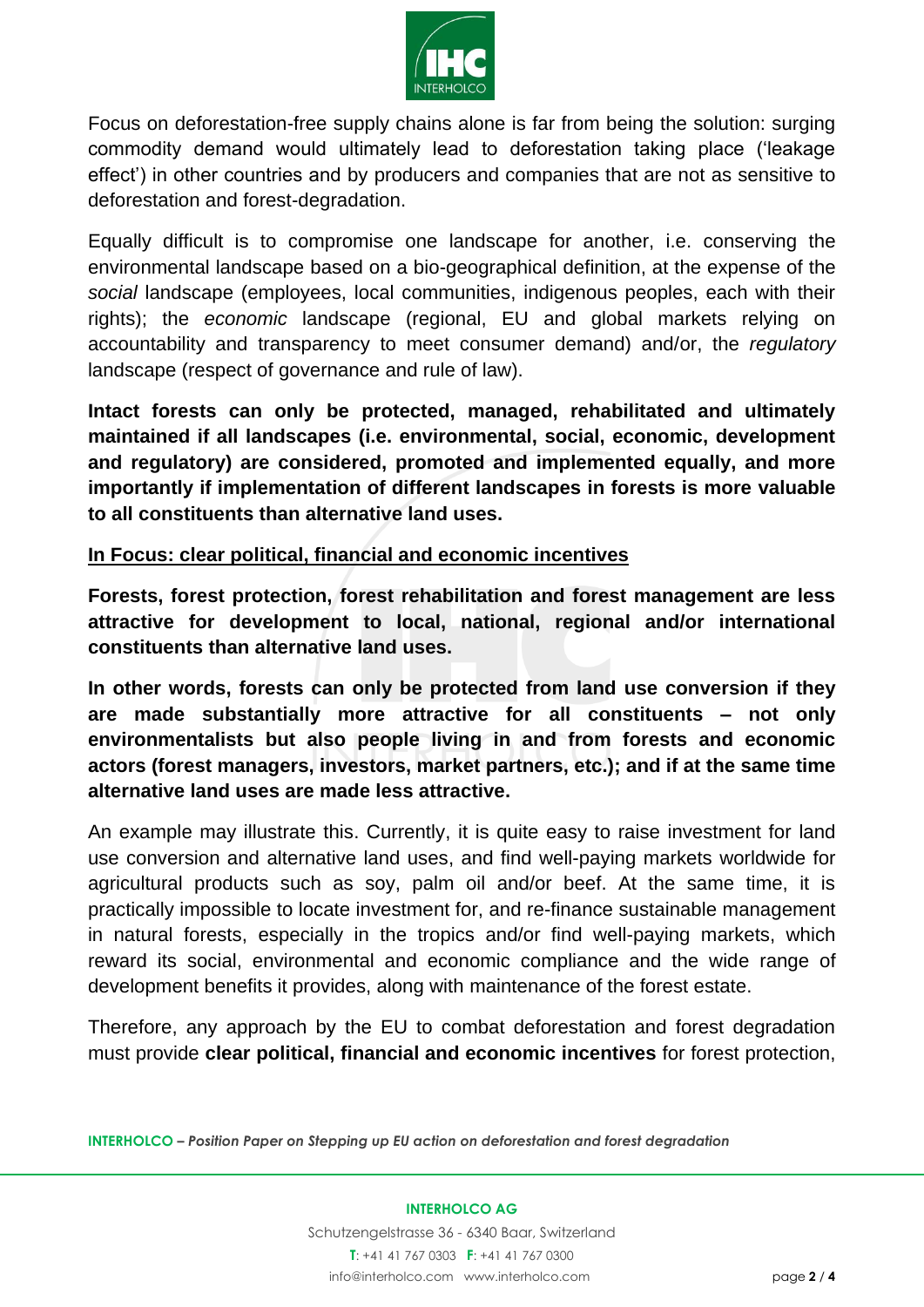

for forest rehabilitation and most importantly for socially, environmentally and economically compliant forest management and products.

## **Key areas for action**

l

**Management of forests – especially natural forests and especially tropical forests – is environmentally and socially superior but economically inferior to any other land use.** In a world economy which is measuring viability almost exclusively as return on investment, this economic inferiority of managed forests vis à vis other land uses, is the key challenge which must be addressed and reversed if forests are to be maintained for future generations at a relevant scale.

Management of forests for protection, rehabilitation and/or timber or non-timber forest products must be made politically and economically more valuable, so that it can compete with other land uses on a level playing field.

**For optimal impact of the EU's contribution to reducing deforestation and forest degradation, INTERHOLCO:** 

**a. Recommends the EU to treat Sustainable Forest Management<sup>1</sup> as a priority instrument to protect and rehabilitate forests and manage for timber and nontimber forest products. Forest concessions where SFM is certified, help prevent illegal logging and irreversible forest loss (deforestation) arising from forest conversion to other land uses, such as plantations, agriculture, pasture for cattle grazing. According to the Food and Agriculture Organization of the United Nations (FAO) approx. 80% of all deforestation, especially in tropical countries, is due to conversion of forests to alternative land uses; less than 10% are the result of mining, urbanisation and infrastructure development.**

**Any approach to reduce deforestation and forest degradation needs to be (1) based on clear commitments and strategies to enable investment in and re-financing of forest management – i.e. forest protection, forest rehabilitation and management for timber and non-timber forest products, and (2) complemented with clear commitments and strategies to promote products and services from forest management in local, national, regional and international markets.**

<sup>1</sup> The United Nations describes SFM as*: "[a] dynamic and evolving concept [that] aims to maintain and enhance the economic, social and environmental values of all types of forests, for the benefit of present and future generations".* Source: <http://www.fao.org/forestry/sfm/85084/en/>